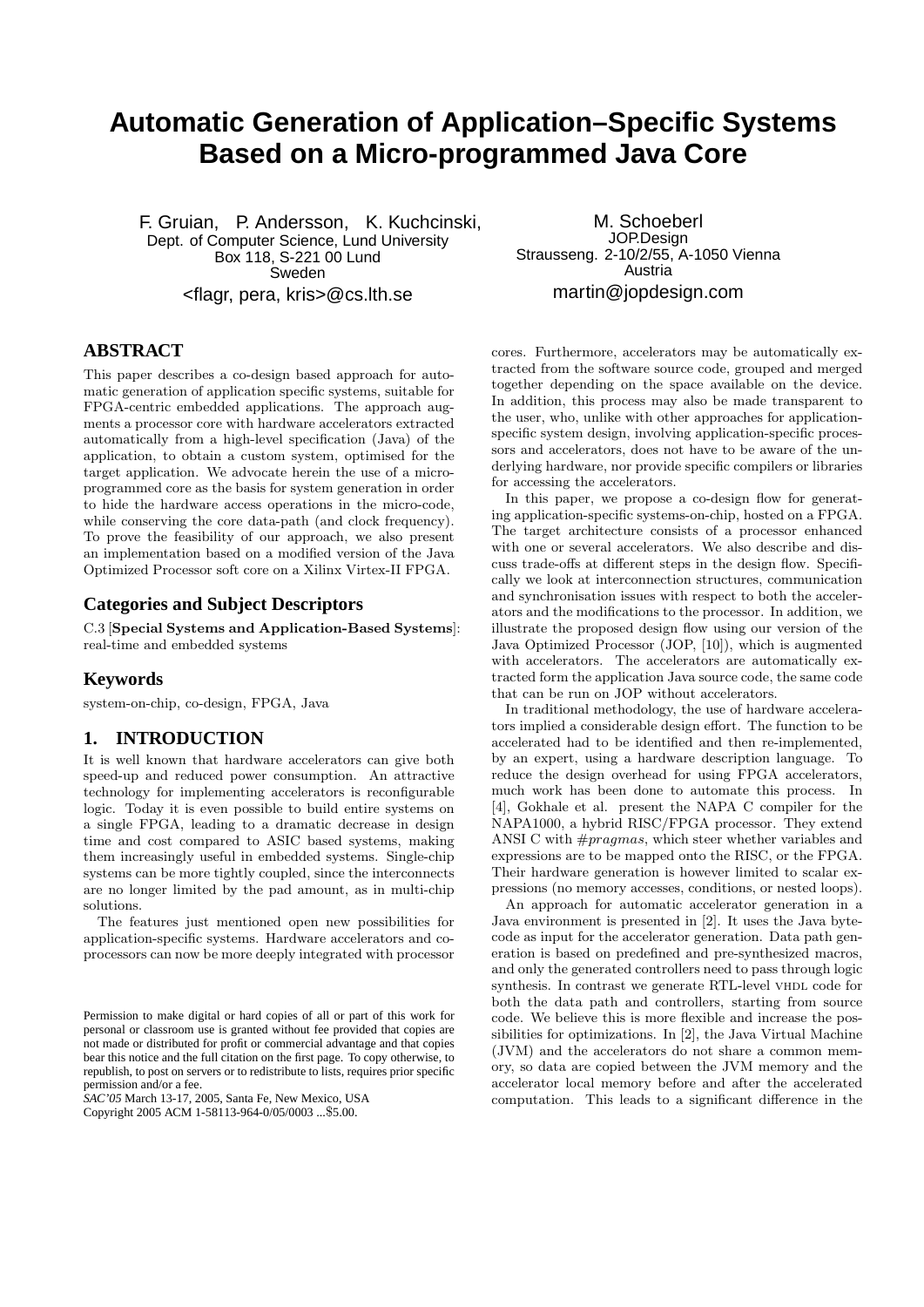generated interface compared to our approach, where the JVM and accelerator do share a common memory.

In [8] Kent et al. present a hardware/software co-design of a JVM, on a general purpose processor connected to an FPGA. Unlike, that approach which focuses on speeding up a JVM in general, for any Java application, our approach targets application-specific systems-on-chip by automatic extraction of accelerators at compile time.

There have been many more approaches to accelerator generation, most of them more or less automated. A survey of such systems and tools can be found in [3], for example.

Recently, much work has been done on the topic of compiling traditional software languages directly into hardware [1, 5, 11]. This makes a good foundation for fully automated accelerator generation directly from a software description.

The remainder of the paper is organized as follows. Section 2 gives an overview of our application specific system design flow. Section 3 presents the architectural options for implementing such systems, and motivates our choices. In section 4, we give the implementation details specific for our design flow and platform. Section 5 presents an experimental evaluation that validates our design methodology. The paper concludes with a summary in section 6.

## **2. CO-DESIGN FLOW OVERVIEW**

Our view on the co-design flow for generating an applicationspecific system is detailed in Figure 1. The input to the whole process is a high-level specification of the application (in our case in Java), including all the necessary sources, preferably together with libraries and packages. The application is profiled in order to obtain essential data for selecting code regions suitable for hardware acceleration. Time consuming loops, frequently called short functions, and I/O operations are good candidates for hardware implementation. The application is then partitioned into software and hardware, taking into account a number of requirements such as performance, device utilization, micro-code memory size, etc. Although this step could be fully automated, we believe a tight interaction between the designer and the partitioning tool is beneficial at this point. For example, an experienced designer might directly recognize reusable code regions, only slightly different, that could share the same hardware. At this point, the application is described by a software part, further handled by the software flow, and a number of hardware functions (still described in Java in our implementation) that will undergo the hardware flow.

### **2.1 Software Flow**

After partitioning, the software part includes, besides the actual code (bytecode), also specific hardware calls that replace the code to be implemented by the hardware accelerators. In fact hardware calls are new instructions, implemented at the micro-program level. To make the software flow more generic and keep a unique micro-code for all applications, we adopted in principle three new instructions (hardware calls): hwWrite to write a word to a certain hardware accelerator, hwSynch to synchronize (wait for results) with a certain accelerator, and finally hwRead to read a word from a given accelerator. In our implementation, these hardware calls are specific functions, replaced by dedicated bytecodes using a custom JavaCodeCompactor (jcc). Otherwise the software flow involves the classic compilation and static linking steps, to get the executable image.



Figure 1: Our co-design flow for generating application–specific systems.

### **2.2 Hardware Flow**

Once the hardware functions are decided, each of the corresponding Java code regions will be translated into a register transfer level specification RTL (a VHDL component in our case).

Our translator supports the semantic overlap of Java and C, i.e. loops, arrays and object references. We do not support yet recursion, inheritance, or the dynamic aspects of Java, i.e. object creation or dynamic class loading. The focus of our translator is on the memory accesses. We analyse the memory accesses looking for data reuse and patterns, allowing memory accesses trough bus bursts. To exploit data reuse we introduce local memories, drastically reducing the number of accesses over the shared bus [1]. The translator is intended for small loops and therefore we do not consider resource sharing. However, if large portions of code are to be translated, high-level synthesis employing resource sharing should be considered [5]. The translated entities will be later on connected to the initial base core (in our case JOP) and possibly the system bus, according to one of the choices described in section 3. All the components are then glued together during a hardware merge and system generation step. The system based on the micro-programmed processor, including the hardware accelerators and necessary peripherals is the result of this process (specified as VHDL, micro-code memory contents, and possible third party IPs).

Finally, this specification is synthesized, producing a configuration file for the desired FPGA (at this point our flow makes use of the Xilinx Platform Studio, CoreGenerator, and Xilinx ISE).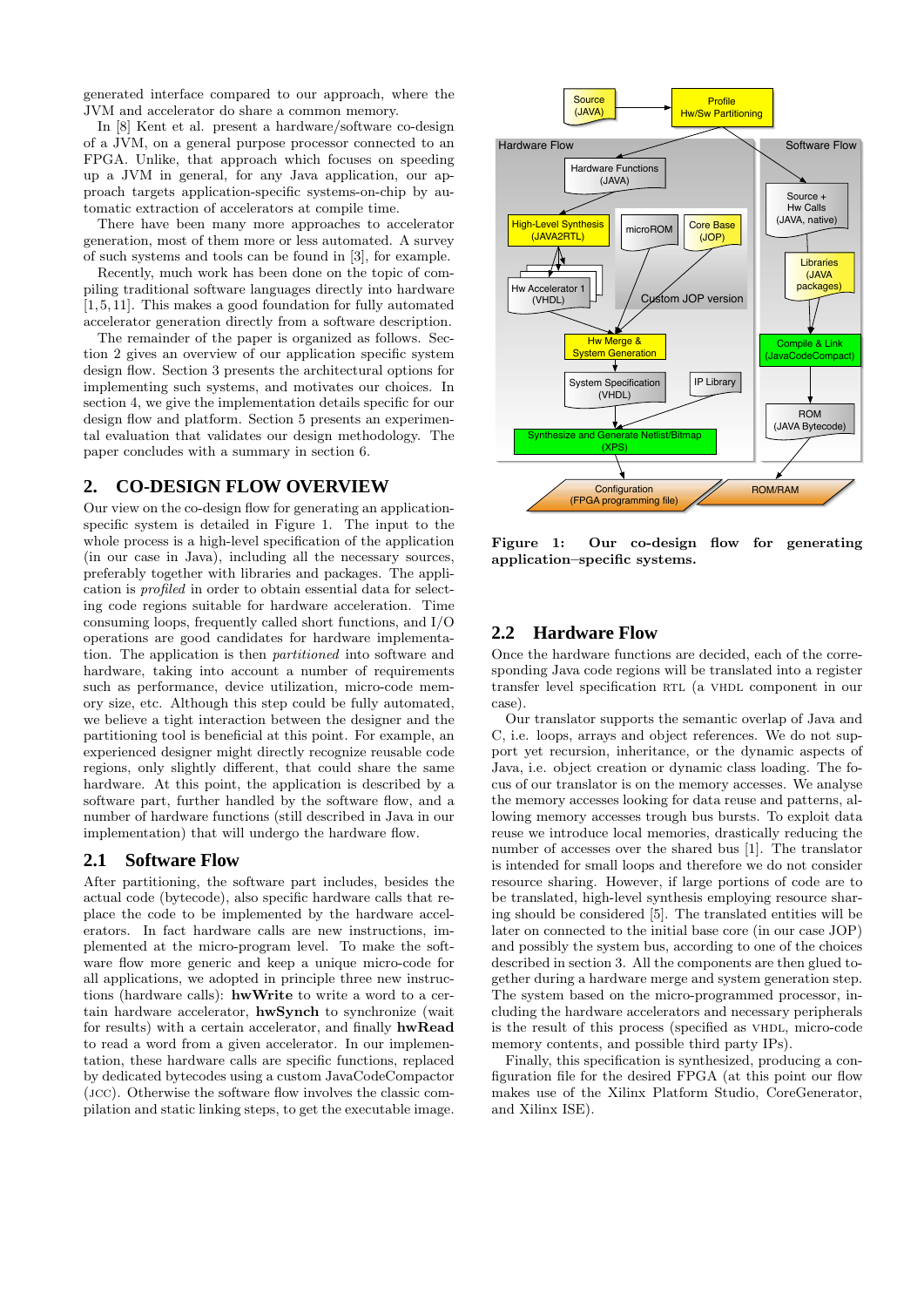## **3. ARCHITECTURAL CHOICES**

The specific hardware functionality extracted during the partitioning step can be incorporated into the system in a number of different ways, each of these having certain advantages and drawbacks. Next we review briefly three architectural options, pointing out our choices and the motivation behind them.

A first, straightforward option is to simply connect all the hardware accelerators as slaves (or master/slaves) to the common system bus (see Fig. 2, Pheripheral 1). All accesses occur exclusively through the bus, with the exception perhaps of optional interrupt requests to the processor. Note that the accelerators have to be accessible through normal bus read/write operations. The advantage of such an architecture is that, in principle, any processor core can be accelerated this way. No special instructions for accessing the hardware registers are required. From the software part, hardware calls can be simply implemented as read/writes to the memory addresses associated with the accelerators. Furthermore, the accelerators can run in parallel with the processor. However, because of using the common system bus as a point of access, each read/write operation to a hardware register takes a rather long time and competes with other bus transfers. For these reasons, this architecture is suitable only for complex/coarse-grain hardware operations.

A second, more tightly coupled architecture implies the use of a local access structure and special micro-instructions for reading/writing hardware registers (see Fig. 2,  $Hw1$ ). The advantages over the previous method are the following. The hardware accelerators are not mapped over common addresses and cannot be accessed from outside except through dedicated micro-code. Malicious or badly designed Java code cannot therefore directly affect the hardware accelerators. In addition, the read/write operations can be constructed to be very simple and fast, since they do not have to abide the system bus protocol. As a consequence, even the hardware may become less complex, since the bus interfaces are not necessary. These features make this architecture better suited for finer grain operations. However, if the accelerators must access data from the memory, they can only do this through the core fetch unit, using micro-code operations. For large amounts and constant flow of data, this becomes an issue. This problem can be simply solved by combining the two approaches just presented. In particular, the accelerators can be connected as masters on the system bus, fetching the required data themselves instead of using the core fetch unit (see Fig. 2,  $H(w2)$ ). This way the hardware accelerators are still unaccessible (unless through the dedicated hardware calls) from the Java code, yet they can freely use the (shared) memory and peripherals while the core carries out other tasks. In our implementation, we decided to use both the pure local access structure and the combined local–bus master access choice, as in Fig. 2.

Finally, a third possibility would be to integrate the hardware functions with the core execution unit. This would allow for the new hardware operations to access the core registers and also share functional units among themselves and the core. However, this approach (designing an Application-Specific Instruction-set Processor) would drastically alter the data-path of the processor. In addition, the microdecoder unit would have to accommodate specific instructions for each hardware function. These changes would impact the processor clock frequency to an extent that could



Figure 2: Our architectural choice.

need a detailed examination and re-design by an experienced hardware designer. Furthermore, the parallelism existing in the other architectures is lost, as the execution stage can carry out only one operation at one time. Although this approach might be useful for very fine grained operations (such as the DSP multiply-accumulate), we considered it to be unsuitable for fast and automatic system generation.

### **4. IMPLEMENTATION DETAILS**

The current section describes some of the implementation details specific to the design flow introduced above. In particular, we present the basic system organisation, the way of rewriting the Java code using hardware calls for the accelerated sections, the associated micro-code for these hardware calls, and the method of accessing the hardware accelerators. A brief description of some trade-offs and optimisation possibilities concludes this section.

#### **4.1 Basic System Architecture**

As support we use the  $MB1000$  hardware platform [7], which is a Virtex-II evaluation board. The system used for evaluating our methodology is based on a Java Optimised Processor (JOP, [10]) core augmented with an On-chip Peripheral (OPB, [6]) master interface.

The JOP version used in our systems is a three stage pipeline, stack oriented architecture. The first stage fetches bytecodes from a method cache and translates them to addresses in the micro-program memory. The method cache is updated on invokes and returns from an external memory (through the system bus). The second stage fetches the right micro-instruction and executes micro-code branches. The third decodes micro-instructions, fetches necessary operands from the internal stack, and executes ALU operations, loads, stores and associated stack spills or fills. The internal stack consists both of a dual port RAM and two registers holding the tos and tos-1. Due to its organisation, JOP can execute certain Java bytecodes as single micro-instructions, while more the complex ones as sequences of micro-instructions or even Java methods.

In addition, our version of JOP uses memory mapped I/O, with all external access made synchronous (the processor is stalled until data becomes available) to accommodate different latencies for the different peripherals. Furthermore, the processor was extended with a Hardware Accelerators Local Bus (HWALB) consisting of 32 bit-wide address, data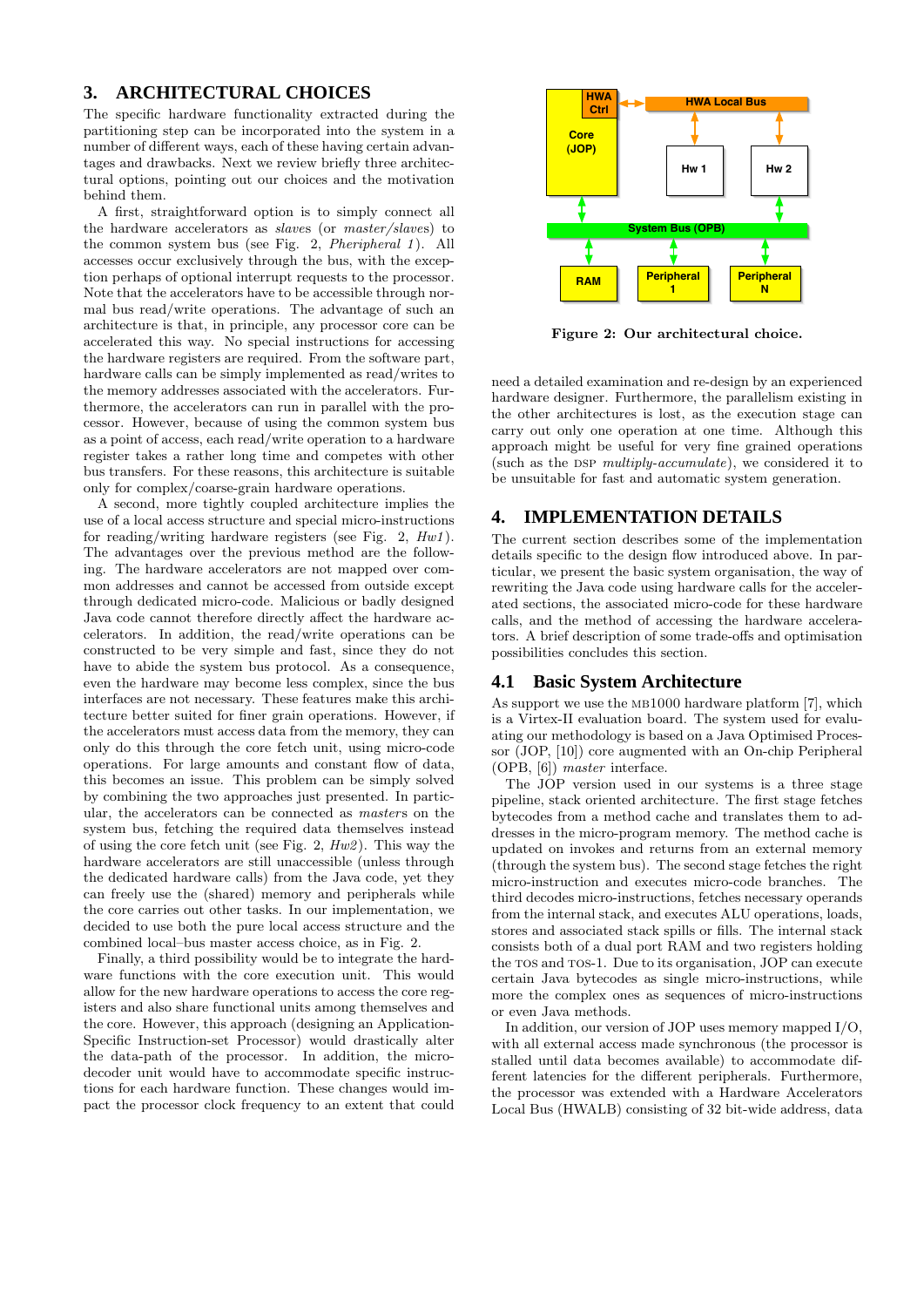in and out signals, plus a select and a read-not-write control signals. The HWALB protocol is trivial, each access having a latency of one clock cycle. Currently the accelerators are selected through both the global select and dedicated bits from the address bus, limiting<sup>1</sup> the number of connected accelerators to thirty-two.

Besides the JOP and the OPB themselves, the system contains a RAM (on-chip block RAM, or on-board memory), an UART (for loading applications), a Timer (the realtime clock), all connected to the OPB. However, any system configuration making use of the OPB is possible. The noncustom cores are those shipped with the Xilinx EDK 6.2.

### **4.2 Hardware Calls Structure**

The decision of which parts to select for hardware implementation is currently taken exclusively by the designer. Once the code sections to be accelerated are selected, these are replaced by very specific function calls. Each such section of code is given an identifier, which will be the address of the hardware accelerator hwID. This identifier is one of the parameters to be passed on to the hardware calls<sup>2</sup>. The selected section is then replaced by a sequence of function calls as follows. The parameters required by the hardware are passed on using one  $hwhrite(N, hwhID)$  for each parameter. On the hardware side, once all the necessary parameters are received, the hardware starts executing. If the accelerator is read via HWALB during execution, a non-zero number is output. When the execution is completed, the output becomes zero, followed by a sequence of results (see section 4.4). On the software side, the application has to execute a hwSynch(hwID) which is a busy wait for the zero (finished) value from accelerator. Finally, the results and/or modified variables are read back using hwRead(hwID). At compile time jcc will identify the JOP micro-code calls, generate the right calling structure and use the dedicated bytecode for the appropriate hardware accelerators entry. Note that hardware calls can be interleaved in order to take advantage of the parallelism existing in the architecture.

## **4.3 Micro-instruction Set Extension**

Besides the initial JOP micro-code, we added, as just mentioned, micro-code calls for writing parameters to the hardware, synchronising with the accelerators, and reading results from the hardware. We managed to write these general enough, such that no changes are required whenever hardware accelerators are added or removed. For this purpose, the micro-instruction set was extended to include:

- stma a select hardware micro-instruction, which outputs the top of the stack on the address bus of HWALB. This is not a new micro-instruction, however, since it is also used for selecting the OPB address.
- sthr a store hardware, which writes the top-of-stack to the hardware selected by a stma, causing the accelerator registers to shift values (see section 4.4).
- **ldhr** a load hardware, which reads a word from the hardware selected by a previous stma.

<sup>1</sup>Slightly more complex address decoding schemes, supporting even 2<sup>32</sup> accelerators can be implemented without great impact on performance and/or device utilization.

<sup>2</sup>The alternative of having a dedicated bytecode for each accelerated section might limit the number of hardware accelerators more drastically.

As opposed to the OPB read/write instructions for accessing the memory and peripherals, the hardware read/writes are non-blocking, assuming that the hardware can read data or provide results in a single clock cycle. An architecture without a HWALB could use the OPB bus and memory mapped hardware accelerators, without modifying the microcode, however with the drawbacks mentioned in section 3.

### **4.4 Accelerator Access Structure**

The description given until now covered mainly the processor side, however there are a few choices made on the accelerator side as well, leading to the structure depicted in Fig. 3. In particular, the registers holding the input values for the accelerator are chained, making up a FIFO, accessed through the same address. Each sthr micro-instruction basically pops the JOP top-of-stack and pushes it into the accelerator FIFO. A similar structure was adopted for the output registers. However, the output is dependent also on the accelerator state. A non-zero value is output as long as the results are not available (i.e. during computation). A zero is output as soon as the results are ready for reading, followed by a new output value each ldhr. Synchronisation between JOP and an accelerator is thus solved by polling the accelerator output until a zero is read. It is important to stress here that the input and output registers are not dedicated resources, but can be used during computation, and in most cases a single register is used as both input and output, representing one variable from the Java code.



Figure 3: Accelerator access structure detail.

Other access structures are of course possible, such as assigning each hardware register to a different HWALB address or using interrupt driven synchronization. However, we decided that giving individual addresses to each registers would complicate the structure (another decoder), without any real gain, since all the parameters must be passed on anyway every time the accelerator is used. As for the interrupt driven synchronization, it is still under investigation.

### **4.5 Trade-offs and Optimizations**

While going through our design flow, we were confronted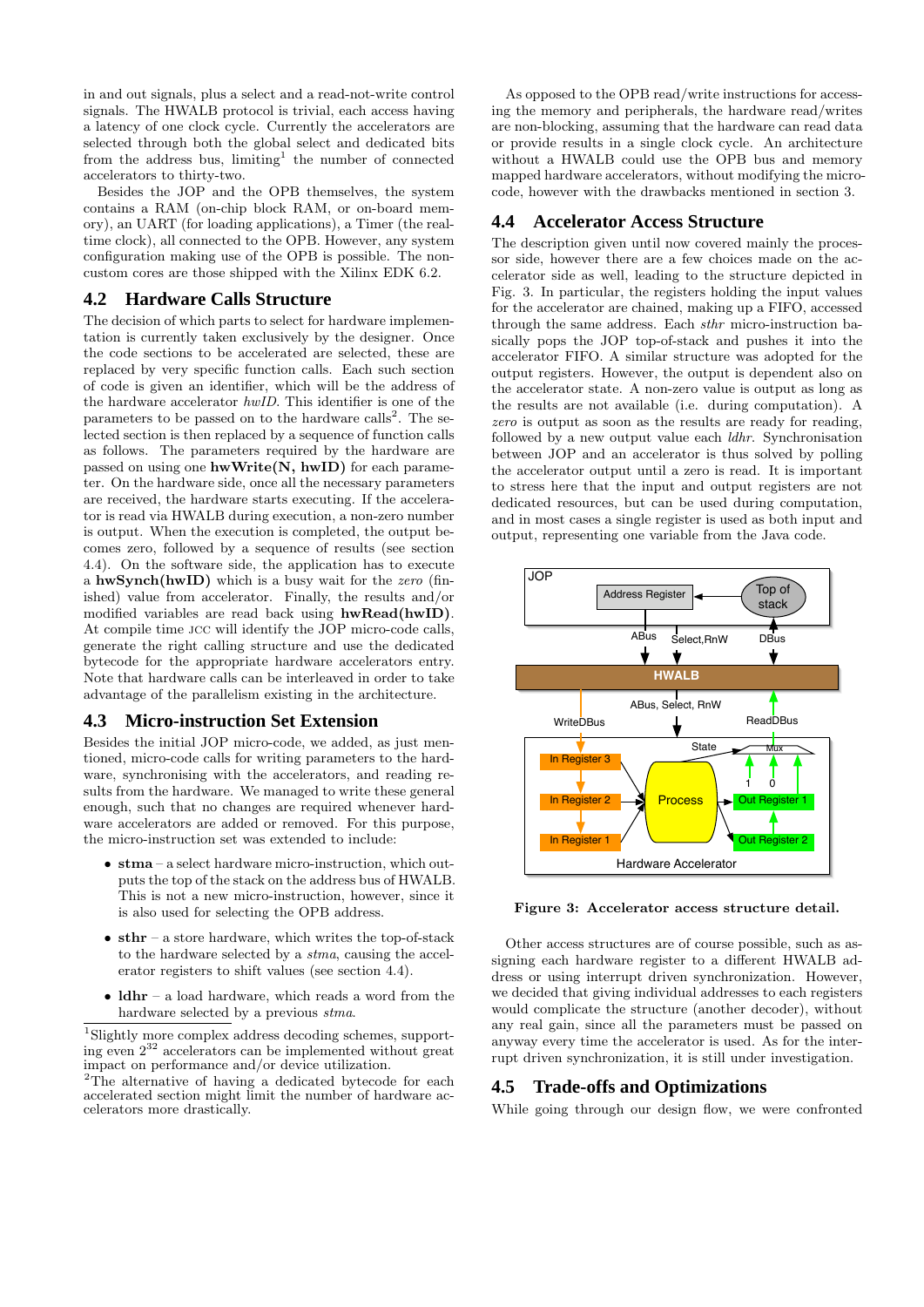with a number of trade-offs and possibilities for optimisations that we wish to point out next.

The first trade-off is the actual hardware/software partitioning step, in which speed is traded for device utilisation. This is obviously greatly dependent on the application and for now strongly controlled by the designer, which could however benefit from a estimator/profiler especially built for our hardware/software architecture.

Deciding the actual structure of a hardware call is another interesting problem. Initially we decided to implement micro-code calls that would pass a variable number of values to the hardware, using an array of integers. The micro-code needed for this was rather complex, and required us to initialise an array for each hardware call. The call overhead as such was small, since only two parameters (the hardware address and the parameter array address) had to be passed on, while looping through the array was done at micro-code level. However, preparing the hardware call by transferring the parameters into the parameter array was a hidden overhead (i.e. array initialisation). We then decided to implement instead micro-code calls for passing a single parameter at a time. The micro-code directly became much simpler (no loops) and no additional arrays were needed. Furthermore, the number of parameter exchanged with the hardware seemed to be rather small (maximum eight) in our examples. Finally we intend to implement specialised calls for one, two, three, and four parameters, in order to reduce the size of the Java bytecode.

Another issue laid in selecting the most efficient architecture/interconnect structure for the hardware accelerators. There are advantages and drawbacks both with system bus accessed accelerators and with locally accessed hardware units, depending on the amount and localisation of data required by the accelerator. A combination between HWALBslave and OPB-master seems to be the best in our case.

Beside the issues just mentioned, there are a number of trade-offs that could be investigated. For example, allowing some of the hardware accelerators to merge, would result in reduced device utilisation, but possible in increased computation latency. To improve merging, one could examine the Java source, to detect hardware functions that are never executed concurrently. In addition, using specific micro-programs for each accelerator might increase the performance at the expense of the micro-code memory size, yet another optimization problem.

### **5. EXPERIMENTAL EVALUATION**

To examine the feasibility and efficiency of our design flow, we chose a simple application and run it through the design process. The application consists of an element-wise addition of two vectors of integers, followed by a summation of all the elements in the result vector, and a conversion from integer to a hexadecimal ASCII representation of the final sum. Although our goal is an almost fully automated flow, some of the steps were carried out manually, as not all the tools were yet available. However, these steps were relatively few, namely selecting the code to be implemented in hardware, replacing these code sections with proper hardware calls, and writing one of the hardware accelerators in VHDL (the conversion from integer to hexadecimal  $\text{ASCII} - itoh$ ). We also selected for acceleration the vector addition (vadd) and the element summation (vsum), from which however the accelerators were automatically translated from Java to

a VHDL OPB/HWALB core. Full systems were built in the Xilinx Platform Studio using both the cores from section 4.1 and the hardware accelerators, and then synthesized, mapped, placed, and downloaded on a Virtex-II FPGA.

For evaluation we initially built two systems, one without any hardware acceleration (plain), where all tasks are carried out on the processor, and a system containing the three hardware accelerators just mentioned (vadd, vsum, itoh). We then compared these two systems from several points of view. First, the micro-code size for the accelerated system (including the code for hwWrite, hwSynch, and hwRead) marginally increased from 869 to 881 10-bit words (1.4%). Note that this is a one time change, regardless of the number of the accelerators.

Second, we were interested in the area increase or the device utilisation for the accelerated system. Fig. 4 presents the figures gathered from the MAP report (Xilinx ISE 6.2) for the hardware accelerator local bus (HWALB), the itoh, vsum, and vadd accelerators, followed by the overall device utilisation for the accelerated system, the overall device utilisation for the initial system and finally, the figure for our version of the JOP core. Note that the device utilisation grows for the accelerated system with about 75% for this particular example. For comparison, on the xc2v1000 device used for evaluation, the accelerated system still occupies a rather small percent of the available resources (28% of the total Slice Flip Flops and 14% of the total 4 input LUTs).



Figure 4: Device utilisation for the different hardware accelerators (hwalb, itoh, vsum, vadd), the full system both after (accelerated) and before acceleration  $(plain)$ , and also for our version of JOP  $(iop)$ .

Third, the program memory footprint is also affected by replacing code sequences with hardware calls. Intuitively, one expects the software to shrink as more functionality is moved to hardware. For the example we used, however, the memory footprint slightly increased from 3173 to 3198 words (0.7%). This can be explained on one hand by the properties of the sequences that were replaced, which although take a long time to execute, do not actually take many bytecodes in the executable. On the other hand, a large number of values exchanged with an accelerator (itoh needs 9 values and, thus, 10 hardware calls) may increase the accelerated code. Furthermore, if many of these parameters are return values, they have to be transferred back in the memory, increasing the code even more.

Finally, the fourth and most interesting figure we looked at